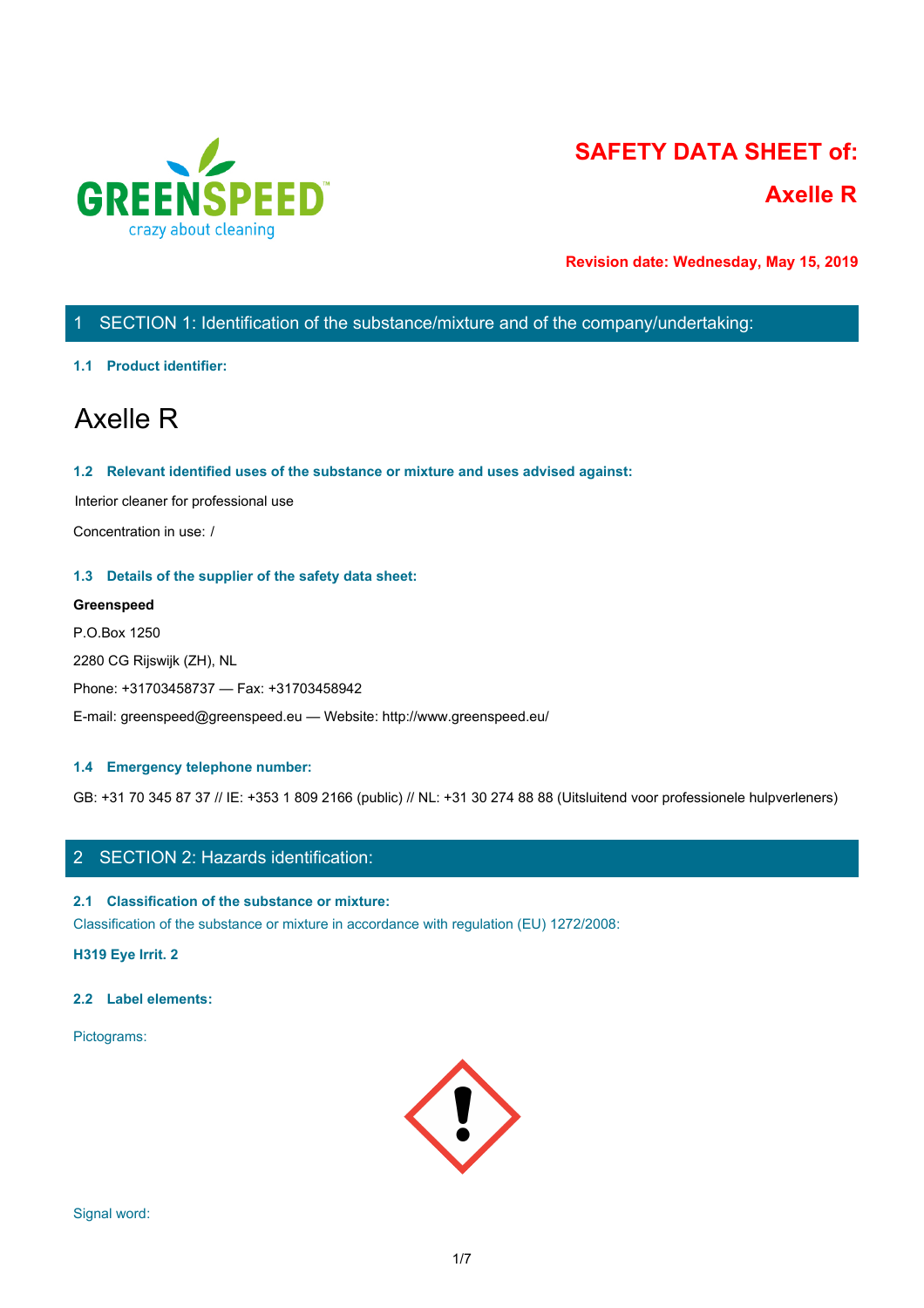## Warning

| Warning                   |                                                                                                                                     |
|---------------------------|-------------------------------------------------------------------------------------------------------------------------------------|
| Hazard statements:        |                                                                                                                                     |
| H319 Eye Irrit. 2:        | Causes serious eye irritation.                                                                                                      |
| Precautionary statements: |                                                                                                                                     |
| P305+P351+P338:           | IF IN EYES: Rinse cautiously with water for several minutes. Remove contact<br>lenses, if present and easy to do. Continue rinsing. |
| P337+P313:                | If eye irritation persists: Get medical advice/attention.                                                                           |
| Contains:                 |                                                                                                                                     |
| none                      |                                                                                                                                     |

## **2.3 Other hazards:**

none and the state of the state of the state of the state of the state of the state of the state of the state of the state of the state of the state of the state of the state of the state of the state of the state of the s

# 3 SECTION 3: Composition/information on ingredients:

| Fattyalcohol C9 -11, ethoxylated | $\leq 7\%$ | CAS number:                       | 68439-46-3                                  |
|----------------------------------|------------|-----------------------------------|---------------------------------------------|
|                                  |            | EINECS:                           |                                             |
|                                  |            | <b>REACH Registration number:</b> |                                             |
|                                  |            | <b>CLP Classification:</b>        | H302 Acute tox. 4<br><b>H318 Eye Dam. 1</b> |

For the full text of the H phrases mentioned in this section, see section 16.

# 4 SECTION 4: First aid measures:

## **4.1 Description of first aid measures:**

Always ask medical advice as soon as possible should serious or continuous disturbances occur.

| <b>Skin contact:</b> | rinse with water.                                                                                |
|----------------------|--------------------------------------------------------------------------------------------------|
| Eye contact:         | rinse first with plenty of water, if necessary seek medical attention.                           |
| Ingestion:           | rinse first with plenty of water, if necessary seek medical attention.                           |
| Inhalation:          | in case of serious or continuous discomforts: remove to fresh air and seek medical<br>attention. |

# **4.2 Most important symptoms and effects, both acute and delayed:**

| <b>Skin contact:</b> | none                                                        |
|----------------------|-------------------------------------------------------------|
| Eye contact:         | redness                                                     |
| Ingestion:           | diarrhoea, headache, abdominal cramps, sleepiness, vomiting |
| Inhalation:          | none                                                        |

# **4.3 Indication of any immediate medical attention and special treatment needed:**

none and the state of the state of the state of the state of the state of the state of the state of the state of the state of the state of the state of the state of the state of the state of the state of the state of the s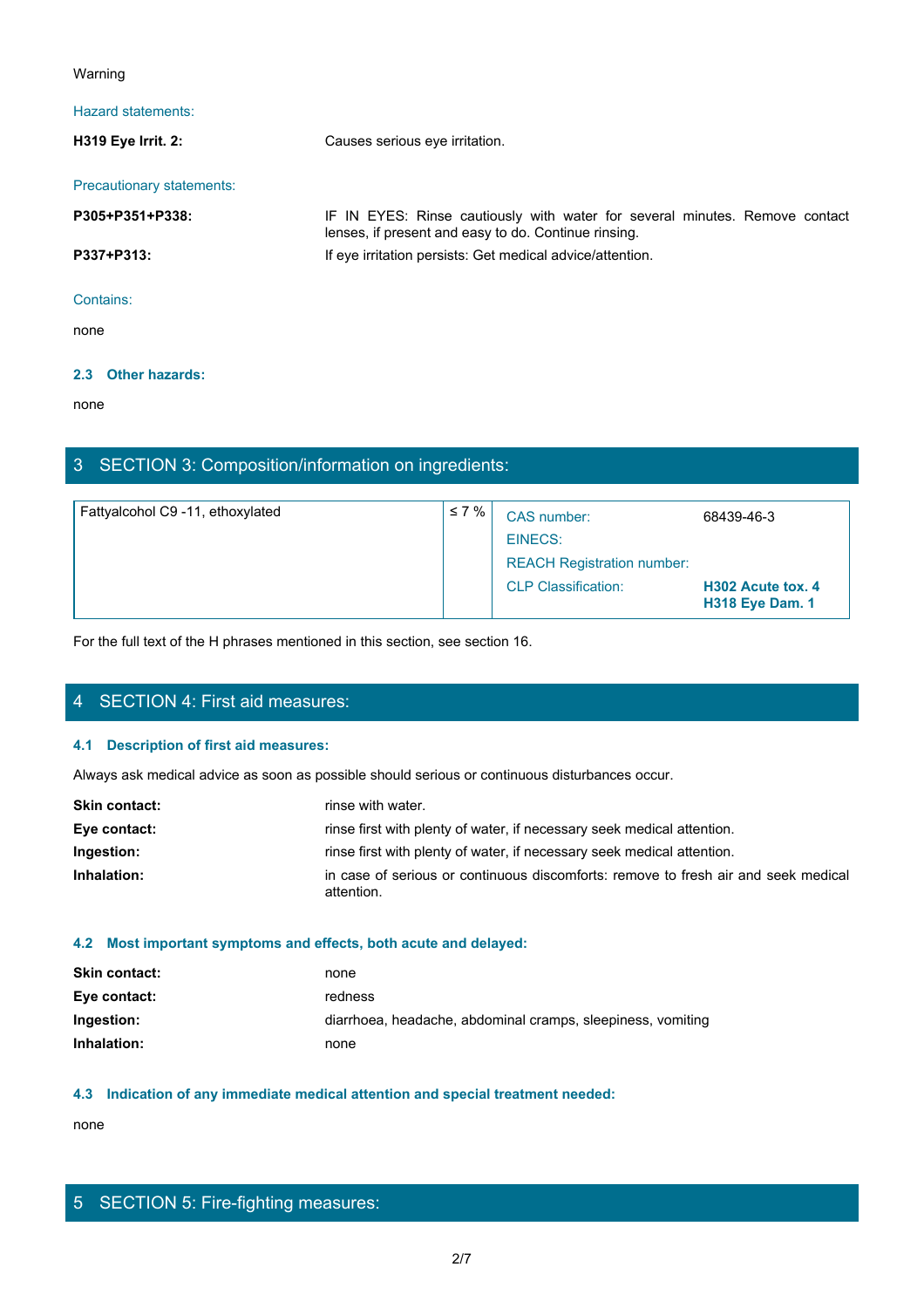#### **5.1 Extinguishing media:**

CO2, foam, powder, sprayed water

#### **5.2 Special hazards arising from the substance or mixture:**

none and the state of the state of the state of the state of the state of the state of the state of the state of the state of the state of the state of the state of the state of the state of the state of the state of the s

#### **5.3 Advice for firefighters:**

**Extinguishing agents to be avoided:** none and the state of the state of the state of the state of the state of the state of the state of the state of the state of the state of the state of the state of the state of the state of the state of the state of the s

# 6 SECTION 6: Accidental release measures:

## **6.1 Personal precautions, protective equipment and emergency procedures:**

5.1 Extinguishing media:<br>Do 2, foam, powder, sprayed water<br>Bo notes and avoid in the substance or mixture:<br>Extinguishing agents to be<br>provided:<br>Bo not walk into or touch spilled substances and avoid inhalation of fumes, sm windRemove any contaminated clothing and used contaminated protective equipment and dispose of it safely.

## **6.2 Environmental precautions:**

do not allow to flow into sewers or open water.

#### **6.3 Methods and material for containment and cleaning up:**

Contain released substance, store into suitable containers. If possible remove by using absorbent material.

## **6.4 Reference to other sections:**

for further information check sections 8 & 13.

# 7 SECTION 7: Handling and storage:

## **7.1 Precautions for safe handling:**

handle with care to avoid spillage.

#### **7.2 Conditions for safe storage, including any incompatibilities:**

keep in a sealed container in a closed, frost-free, ventilated room.

#### **7.3 Specific end use(s):**

Interior cleaner for professional use

# 8 SECTION 8: Exposure controls/personal protection:

#### **8.1 Control parameters:**

Listing of the hazardous ingredients in section 3, of which the TLV value is known

/

#### **8.2 Exposure controls:**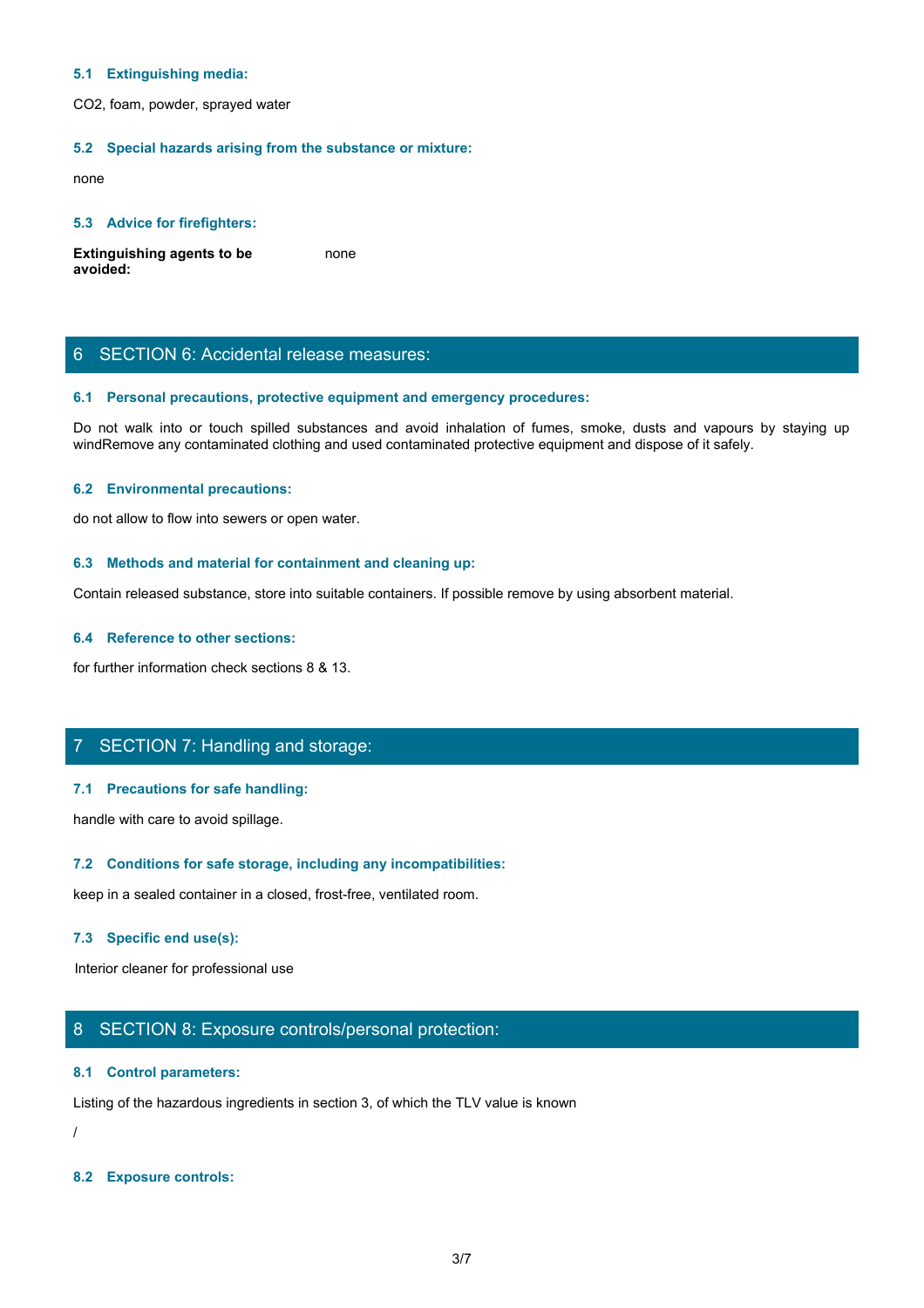| respiratory protection is not required. Use ABEK type gas masks in case of irritating exposure. If                                                                                                                                                                                                                                                                |            |
|-------------------------------------------------------------------------------------------------------------------------------------------------------------------------------------------------------------------------------------------------------------------------------------------------------------------------------------------------------------------|------------|
| necessary, use with sufficient exhaust ventilation.                                                                                                                                                                                                                                                                                                               |            |
| handling with nitril-gloves (EN 374). Breakthrough time: >480' Material thickness: 0,35 mm.<br>Thoroughly check gloves before use. Take of the gloves properly without touching the outside<br>with your bare hands. The manufacturer of the protective gloves has to be consulted about the<br>suitability for a specific work station. Wash and dry your hands. |            |
| keep an eye-rinse bottle within reach. Tight-fitting safety goggles. Wear a face shield and<br>protective suit in case of exceptional processing problems.                                                                                                                                                                                                        | $\bigodot$ |
|                                                                                                                                                                                                                                                                                                                                                                   |            |
|                                                                                                                                                                                                                                                                                                                                                                   |            |

# 9 SECTION 9: Physical and chemical properties:

# **9.1 Information on basic physical and chemical properties:**

| <b>Melting point/melting range:</b>                       | 0 °C               |
|-----------------------------------------------------------|--------------------|
| <b>Boiling point/Boiling range:</b>                       | 100 °C - 100 °C    |
| pH:                                                       | 10.0               |
| pH 1% diluted in water:                                   |                    |
| Vapour pressure/20°C,:                                    | 2 332 Pa           |
| Vapour density:                                           | not applicable     |
| Relative density, 20°C:                                   | 1.0220 kg/l        |
| Appearance/20°C:                                          | liquid             |
| Flash point:                                              |                    |
| Flammability (solid, gas):                                | not applicable     |
| Auto-ignition temperature:                                | $\prime$           |
| <b>Upper flammability or explosive</b><br>limit, (Vol %): | $\prime$           |
| Lower flammability or explosive<br>limit, (Vol %):        | $\prime$           |
| <b>Explosive properties:</b>                              | not applicable     |
| <b>Oxidising properties:</b>                              | not applicable     |
| <b>Decomposition temperature:</b>                         | $\prime$           |
| Solubility in water:                                      | completely soluble |
| Partition coefficient: n-<br>octanol/water:               | not applicable     |
| Odour:                                                    | characteristic     |
| <b>Odour threshold:</b>                                   | not applicable     |
| Dynamic viscosity, 20°C:                                  | 1 mPa.s            |
| Kinematic viscosity, 40°C:                                | 1 $mm2/s$          |
| Evaporation rate (n-BuAc = 1):                            | 0.300              |

# **9.2 Other information:**

| Volatile organic component (VOC): |           |
|-----------------------------------|-----------|
| Volatile organic component (VOC): | 0.000 a/l |
| <b>Sustained combustion test:</b> |           |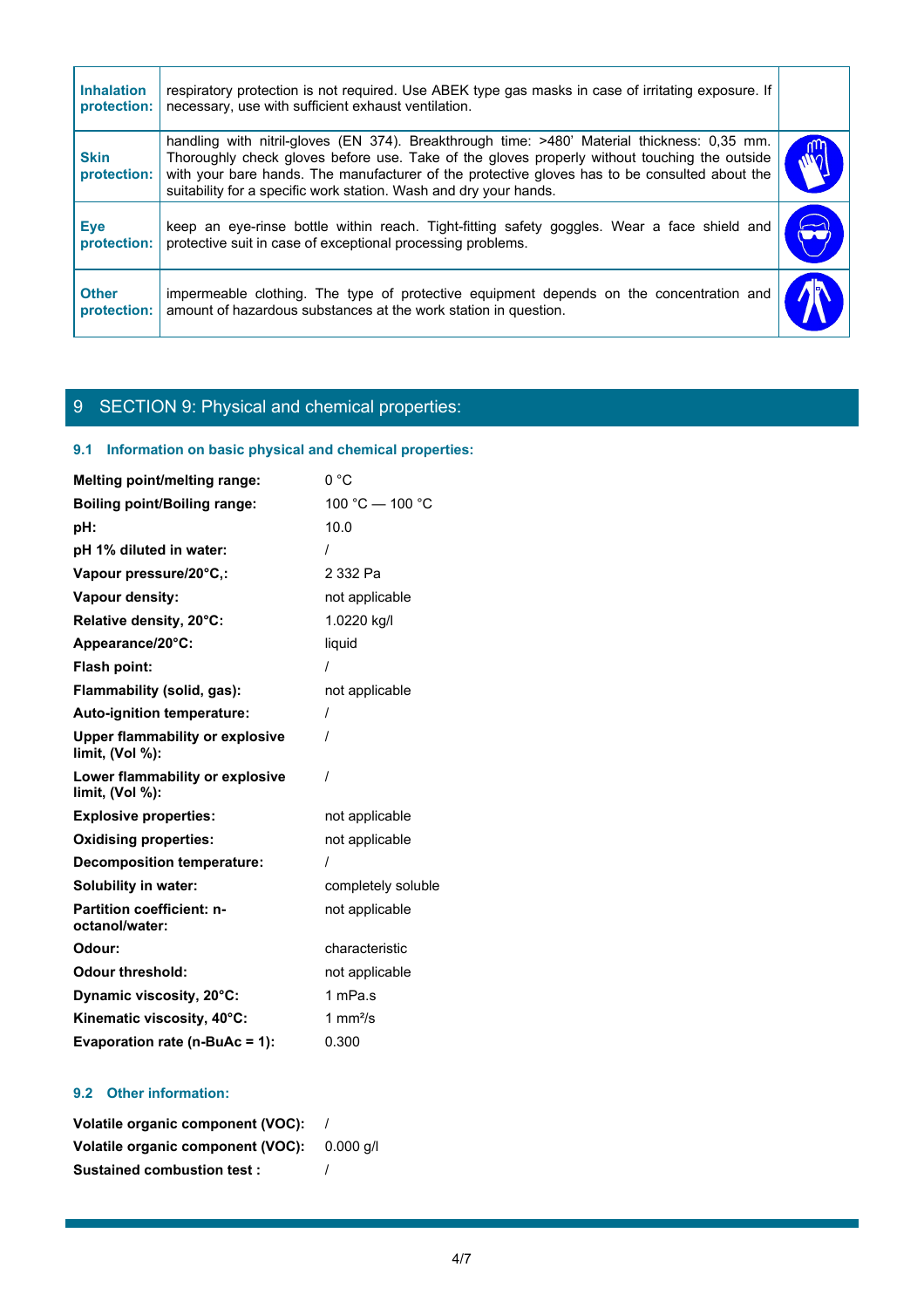#### **10.1 Reactivity:**

stable under normal conditions.

## **10.2 Chemical stability:**

extremely high or low temperatures.

## **10.3 Possibility of hazardous reactions:**

none and the state of the state of the state of the state of the state of the state of the state of the state o

#### **10.4 Conditions to avoid:**

protect from sunlight and do not expose to temperatures exceeding + 50°C.

## **10.5 Incompatible materials:**

none and the state of the state of the state of the state of the state of the state of the state of the state of the state of the state of the state of the state of the state of the state of the state of the state of the s

#### **10.6 Hazardous decomposition products:**

doesn't decompose with normal use

# 11 SECTION 11: Toxicological information:

#### **11.1 Information on toxicological effects:**

| <b>H319 Eye Irrit. 2:</b>                                | Causes serious eye irritation.           |                                                                                                                         |  |
|----------------------------------------------------------|------------------------------------------|-------------------------------------------------------------------------------------------------------------------------|--|
|                                                          |                                          |                                                                                                                         |  |
| Calculated acute toxicity, ATE oral:                     |                                          |                                                                                                                         |  |
| <b>Calculated acute toxicity, ATE</b><br>dermal:         |                                          |                                                                                                                         |  |
| Fattyalcohol C9 -11, ethoxylated                         | LD50 oral, rat:                          | 500 mg/kg                                                                                                               |  |
|                                                          | LD50 dermal, rabbit:                     | $\geq$ 5 000 mg/kg                                                                                                      |  |
|                                                          | LC50, Inhalation, rat, 4h: $\ge$ 50 mg/l |                                                                                                                         |  |
| 12 SECTION 12: Ecological information:<br>12.1 Toxicity: |                                          |                                                                                                                         |  |
| No additional data available                             |                                          |                                                                                                                         |  |
| 12.2 Persistence and degradability:                      |                                          |                                                                                                                         |  |
| No.648/2004 on detergents.                               |                                          | The surfactants contained in this preparation comply with the biodegradability criteria as laid down in Regulation (EC) |  |
| 12.3 Bioaccumulative potential:                          |                                          |                                                                                                                         |  |
| No additional data available                             |                                          |                                                                                                                         |  |
|                                                          |                                          |                                                                                                                         |  |

# 12 SECTION 12: Ecological information:

#### **12.1 Toxicity:**

# **12.2 Persistence and degradability:**

#### **12.3 Bioaccumulative potential:**

#### **12.4 Mobility in soil:**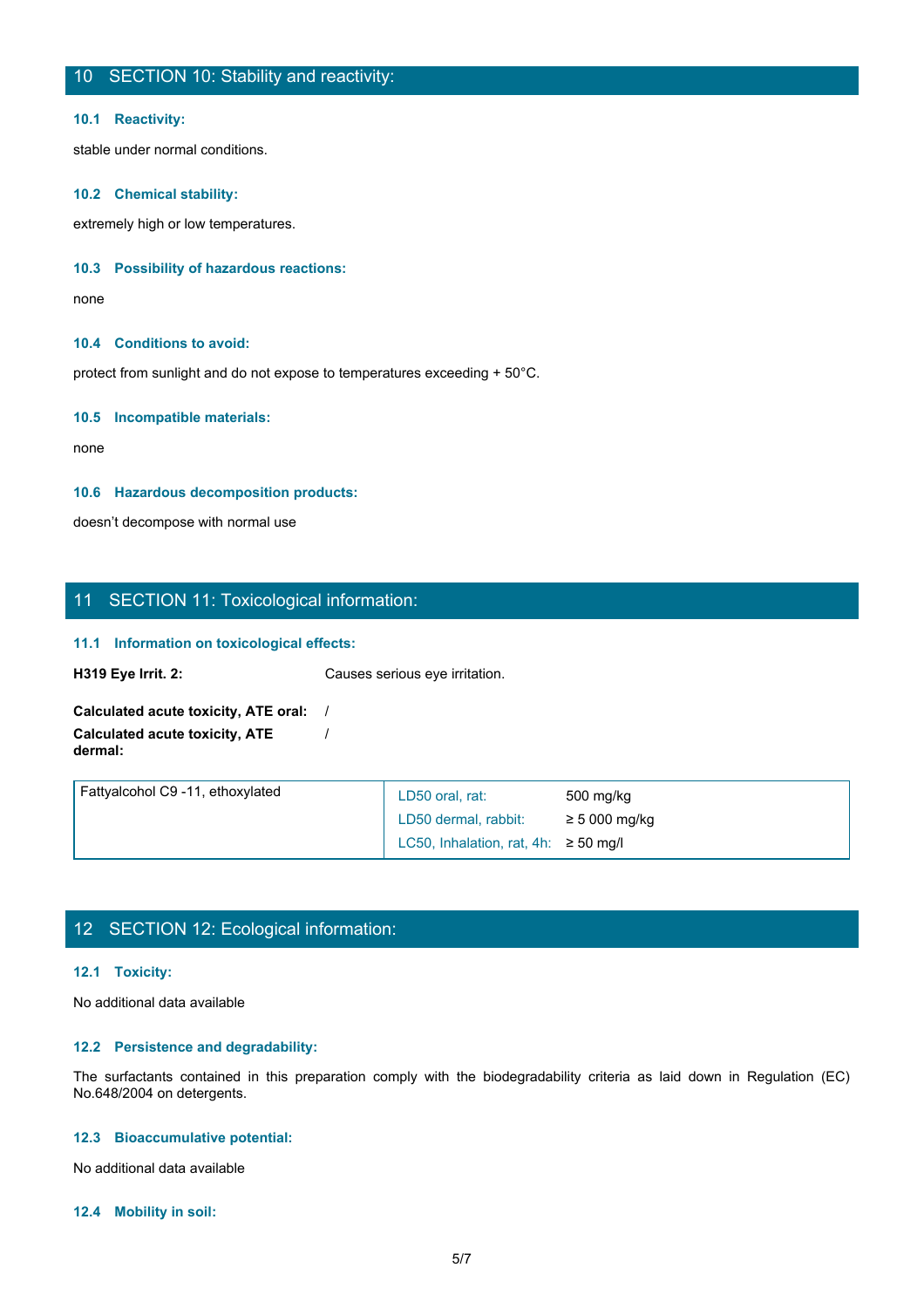**Water hazard class, WGK (AwSV):** 2 **Solubility in water:** completely soluble

## **12.5 Results of PBT and vPvB assessment:**

No additional data available

#### **12.6 Other adverse effects:**

No additional data available

# 13 SECTION 13: Disposal considerations:

#### **13.1 Waste treatment methods:**

Water hazard class, WGK (AwSV): 2<br>Solubility in water:<br>The production of PBT and VPVB assessment:<br>No additional data available<br>No additional data available<br>The product may be discharged in the indicated percentages of util restrictive regulations by local authority should always be adhered to.

# 14 SECTION 14: Transport information:

## **14.1 UN number:**

not applicable

#### **14.2 UN proper shipping name:**

ADR, IMDG, ICAO/IATA not applicable

#### **14.3 Transport hazard class(es):**

| Class(es):                              | not applicable |
|-----------------------------------------|----------------|
| Identification number of the<br>hazard: | not applicable |

#### **14.4 Packing group:**

not applicable

## **14.5 Environmental hazards:**

not dangerous to the environment

## **14.6 Special precautions for user:**

| <b>Hazard characteristics:</b> | not applicable |
|--------------------------------|----------------|
| <b>Additional guidance:</b>    | not applicable |

# 15 SECTION 15: Regulatory information:

## **15.1 Safety, health and environmental regulations/legislation specific for the substance or mixture:**

| Water hazard class, WGK (AwSV):             |                               |
|---------------------------------------------|-------------------------------|
| Volatile organic component (VOC):           |                               |
| Volatile organic component (VOC):           | $0.000 \text{ a/l}$           |
| Composition by regulation (EC)<br>648/2004: | Nonionic surfactants 5% - 15% |